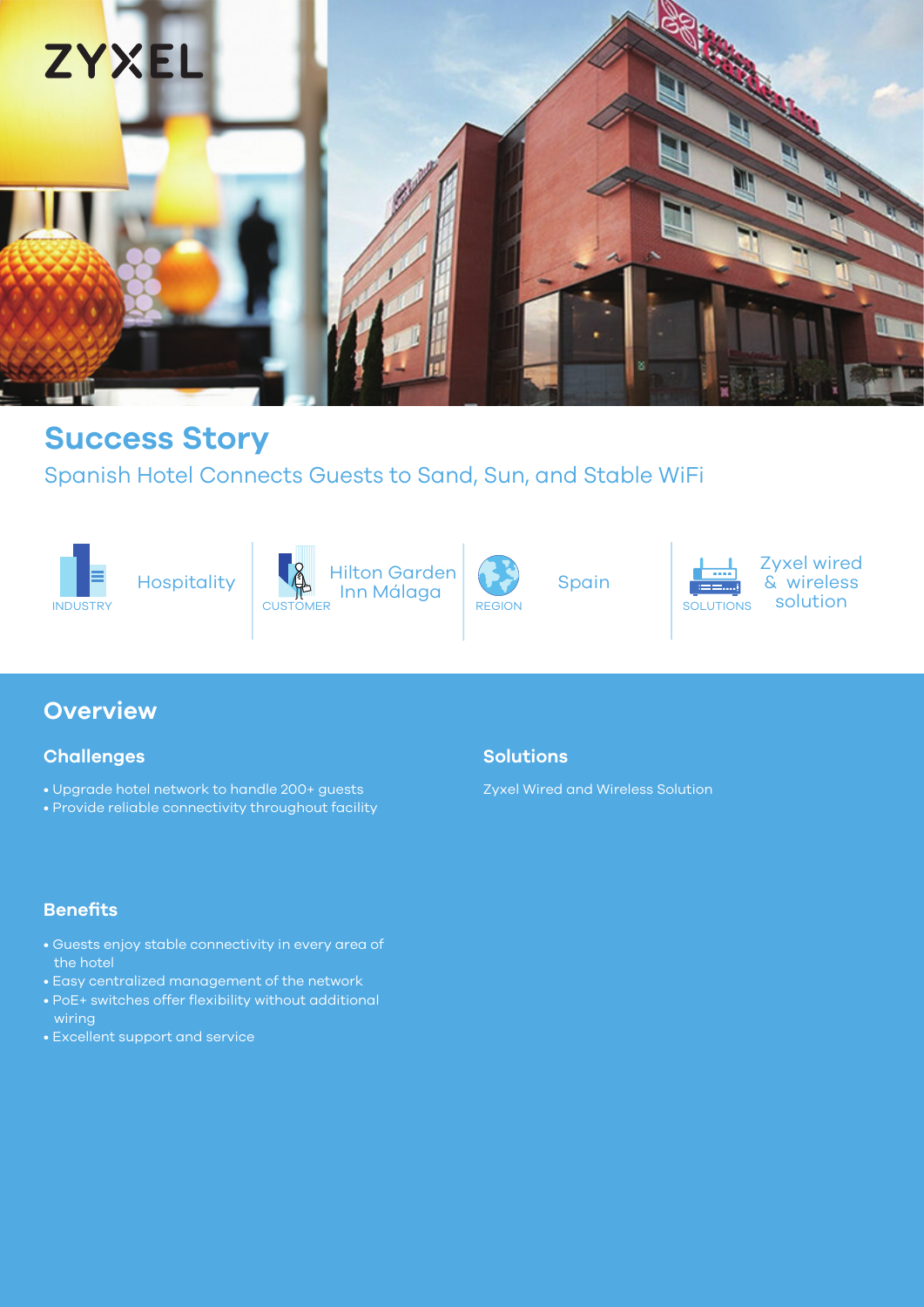# **ZYXEL**

# **Background**

Founded in 2015, the Hilton Garden Inn Malaga Hotel is a four-star hotel located in Malaga, Spain, that is member of the Hilton Worldwide brand. The Hilton Garden Inn Malaga Hotel features five floors and 50 guest rooms. Amenities include free WiFi, a flexible event space for up to 250 guests, and a 24-hour business center. The hotel is situated next to the Puerta Blanca underground station, five miles away from Malaga Airport. This modern hotel offers an outdoor swimming pool surrounded by a sun terrace and lounges. The hotel's proximity to Costa del Sol's beautiful beaches makes it a popular destination for both business and pleasure.

## **Challenges**

The hotel's legacy network infrastructure was not able to adequately meet the needs of 200 or more guests, which often resulted in issues with connectivity and an overall bad WiFi experiences for both staff and guests. Today's connected travelers prefer reading reviews on travel forums when planning trips and booking hotels online. To them, reliable high-speed WiFi service is one of the most important factors when choosing a hotel. The Hilton Garden Inn Malaga Hotel can't afford to let unreliable network connectivity tarnish a guest's holiday experience, so management decided to seek stable Internet infrastructure to reach every corner of the hotel



with high-quality access and service consistent with guest expectations and demands.

Zyxel Iberia has focused on tourist sector in Spain to meet increasing demand for wired and wireless network solutions that offer the best service to the millions of tourists who visit the country annually. With more travelers bringing their connected devices on holiday, the tourism sector, the main driver of the Spanish economy, is making an important commitment to develop the necessary infrastructure to provide top-notch networking service.

## **Solutions and Benefits**

The hotel engaged the services of ZyPartners the Berdin Group and Telmedia to assist with the installation and infrastructure redesign, with the aim of offering the best service quality and accessibility throughout the hotel. The Berdin Group replaced the previous WLAN network with a redesigned wireless infrastructure based on a wireless controller, access points, and PoE+ switches. Telmedia was responsible for installing, configuring, and launching the complete wireless solution, which was achieved in record time without any complications.

The Zyxel hospitality solution enables optimization of the hotel's wireless network via an AP controller with captive portal, NXC2500 WLAN controller, NWA5123-AC 802.11ac dual-radio unified access points, and GS1920-24HP 24-port gigabit smart managed PoE switches.

Zyxel provided advanced support for WiFi configuration designed specifically for hotels and educational facilities, as well as an added focus on the unique needs of the Spanish market.